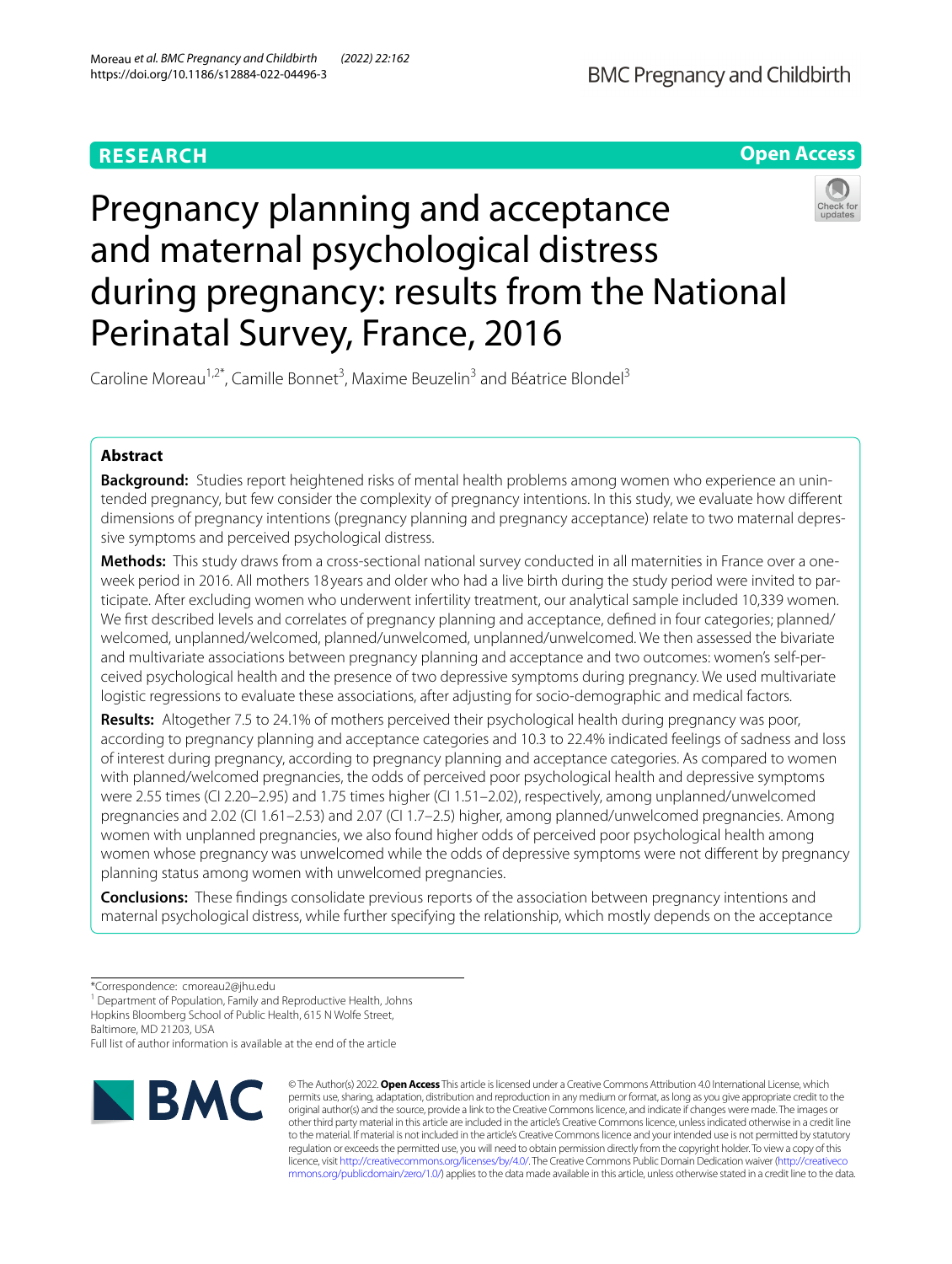of pregnancy timing rather than on pregnancy planning. Identifying women with low pregnancy acceptance can potentially enhance current medical practice by improving early detection of maternal depression.

**Keywords:** Pregnancy intentions, Pregnancy acceptability, Pregnancy planning, Maternal psychological health, Maternal depressive symptoms

# **Background**

Despite widespread contraceptive coverage in highincome countries, the proportion of pregnancies that are unintended ranges from 34% in the Unite Kingdom [[1\]](#page-10-0), to 36% in France [\[2](#page-10-1)] and 46% in the United States [\[3](#page-10-2)]. Unintended pregnancies represent a signifcant public health concern due to associated increases in maternal and perinatal morbidity [\[4\]](#page-10-3).

Recent attention has concentrated on the association between pregnancy intentions and mental health, as poor mental health is suggested to be a cause and consequence of unintended pregnancy. Some studies indicate that depressive symptoms afect contraceptive choices and practices [\[5](#page-10-4)], which determine unintended pregnancy risk [\[6](#page-10-5), [7](#page-10-6)]. Other studies suggest experiencing an unintended pregnancy is likely to cause stress, which may contribute to heightened risk of poor mental health [[8\]](#page-10-7). Two meta-analyses reported an increase in the prevalence of antepartum depression among women who experienced an unintended birth [[9,](#page-10-8) [10](#page-10-9)]. While the causal pathways linking pregnancy intentions to poor psychological health are complex, the implications are profound for mothers and infants given the associations between maternal depression and other behaviors, such as substance use [\[11\]](#page-10-10), and the consequences on perinatal health and child development [\[12](#page-10-11), [13\]](#page-10-12).

A growing body of work has questioned the relevance of the dichotomous indicator of unintended pregnancy, defned as the combination of unwanted and mistimed pregnancies [\[14–](#page-10-13)[16\]](#page-10-14). A systematic review supports the use of more nuanced indicators, showing the risk of maternal depressive symptoms is greater among women who have an unwanted birth compared to a mistimed birth [\[10](#page-10-9)]. Likewise, Gariepy et al's prospective study in the US suggests that the acceptance of the timing of pregnancy is a better predictor of mental health than initial pregnancy plans [\[17\]](#page-10-15). Similar results were reported in a Swedish study [[18\]](#page-10-16), while a network analysis exploring the co-occurrence of maternal psychosocial risks among human immunodefciency virus (HIV) positive women indicates that distress about pregnancy rather than intention was the most central feature in a network of psychosocial risks and was strongly related to antenatal depression [\[19](#page-10-17)].

These findings support Aiken et al.' framework focusing on pregnancy acceptability as a salient measure to inform maternal health  $[16]$ . The ways in which women's perspectives on pregnancy relate to their psychological health during pregnancy deserves further consideration, as the acceptability of a pregnancy is tied to economical or relational circumstances that also afect health processes [[4](#page-10-3)]. Building on this work, we investigate the intersecting contribution of pregnancy planning and acceptance on antenatal psychological distress, in the form of perceived psychological health and two depressive symptoms, among women giving birth in France in 2016.

## **Material and methods**

This study draws from the 2016 French National Perinatal Survey  $[20]$  $[20]$ . The survey included all mothers who gave birth in France over a one-week period. Women were invited to participate in the study after delivery, during their maternity admission and were interviewed by trained midwives who collected information about their sociodemographic characteristics, pregnancy intentions and contraceptive behaviors at the time of conception, and their health and behaviors during pregnancy, including care-seeking behaviors. The survey included additional self-administered questions at the end of the interview. Medical information related to maternal health was extracted from medical health records.

# **Study population**

A total of 13,147 women delivered during the survey implementation and 12,964 were eligible (women younger than age 18  $(n=56)$  and women who delivered a stillbirth were not eligible). A total of 1202 eligible women were not interviewed: 543 refused participation, 245 did not speak French, 144 sufered serious medical complications for themselves or their child, and 79 left the facility before the scheduled interview. For this analysis, we further excluded 806 women who underwent infertility treatment. Finally, we excluded 394 women with missing information about pregnancy planning or acceptance and 23 to 223 women with missing information on one of the psychological health outcomes. Our fnal analytical sample comprised between 10,339 and 10,539 women.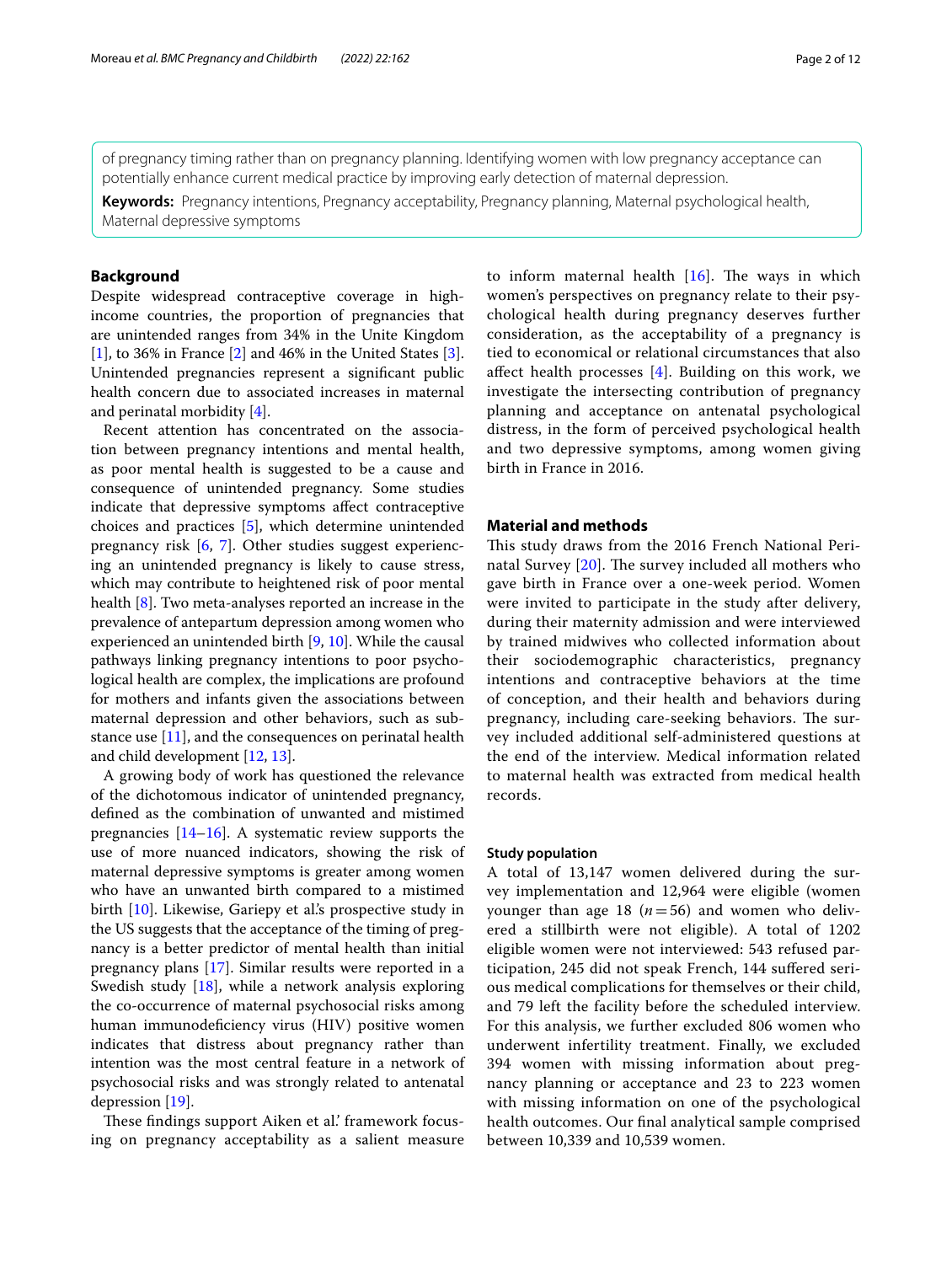# **Measures**

We used a proxy measure of women's planning and acceptance of pregnancy as a combination of pre-conception contraceptive behaviors and women's reaction to the timing of the pregnancy. Specifcally, we assessed pregnancy planning as a function of women's contraceptive behavior prior to pregnancy with response options distinguishing between women who ceased contraception to become pregnant (planned pregnancy) from those who stopped following a contraceptive failure or for another reason (unplanned pregnancy). Women were also asked about their reaction to the timing of the pregnancy with the following response options: "happy to be pregnant now"; "would have liked to be pregnant sooner"; "would have liked to be pregnant later"; and "did not want to be pregnant at all". Combining the reported contraceptive behaviors and women's acceptance of the timing of the pregnancy, we categorized women into four categories of pregnancy planning and acceptance: planned/welcomed, planned/unwelcomed unplanned/welcomed, and unplanned/unwelcomed (Fig. [1\)](#page-2-0).

We considered the following sociodemographic factors: age, parity, cohabitation status, education, household income, type of health insurance, country of birth and history of abortion. Women's chronic medical conditions prior to pregnancy (ie., diabetes, hypertension, HIV, or any other chronic diseases requiring preconception care) were extracted from the medical records and combined in a single measure. These conditions, however, did not include antecedents of mental health illness.

The main mental health distress outcomes were assessed using two indicators: women's self-assessment of their psychological health during the pregnancy, and two depressive symptoms during two consecutive weeks in pregnancy. Specifcally, women were asked to assess their psychological health during the pregnancy (response options included good, fairly good, not very good, and bad). They subsequently self-completed two questions corresponding to a modifed version of the Patient health Questionnaire 2 (PHQ2) indicator [\[21](#page-10-19)] about feelings of sadness, depression or hopelessness, and about loss of interest in most things, such as leisure activities. Unlike the PHQ2 questions assessing the frequency of symptoms over the last 2 weeks, our questions examined the presence or absence of these symptoms over two consecutive weeks during pregnancy. Thus, we were unable to calculate the  $PHQ2$ score ranging from 0 to 6 based on frequency of each symptom [[21\]](#page-10-19) but instead, constructed a binary measure of depressive symptoms based on the presence of both symptoms for two consecutive weeks during the course of the pregnancy. We also defned an indicator assessing the presence of both depressive symptoms and perceived poor psychological health. Finally, to examine care-seeking behaviors, women were asked if they had consulted a health professional (medical

<span id="page-2-0"></span>

|                                                                                                                                                                                                    |                         | Acceptance of the timing of the pregnancy |           |                                        |                |       |
|----------------------------------------------------------------------------------------------------------------------------------------------------------------------------------------------------|-------------------------|-------------------------------------------|-----------|----------------------------------------|----------------|-------|
|                                                                                                                                                                                                    | Happy it<br>occurred at | Wished it<br>had come                     | Wished it | Did not want<br>had come the pregnancy |                | Total |
|                                                                                                                                                                                                    | that time               | sooner                                    | later     | at all                                 | Missing        |       |
| Reasons for stopping contraception                                                                                                                                                                 |                         |                                           |           |                                        |                |       |
| Wanted a child                                                                                                                                                                                     | 6152                    | 826                                       | 504       | 15                                     | $\overline{7}$ | 7504  |
| Contraceptive failure                                                                                                                                                                              | 331                     | 15                                        | 410       | 204                                    | 6              | 966   |
| Stopped for other reasons                                                                                                                                                                          | 700                     | 67                                        | 343       | 133                                    | 5              | 1248  |
| Never used contraception                                                                                                                                                                           | 651                     | 56                                        | 112       | 43                                     | 8              | 870   |
| Missing                                                                                                                                                                                            | 259                     | 26                                        | 51        | 17                                     |                |       |
| <b>Total</b>                                                                                                                                                                                       | 8903                    | 990                                       | 1420      | 412                                    |                | 10956 |
| Planned/welcomed n=7685<br>Planned/unwelcomed n=519<br>Unpanned/Unwelcomed n=1245<br>Unplanned/welcomed n=1113<br>Fig. 1 Construction of the combined measure of pregnancy acceptance and planning |                         |                                           |           |                                        |                |       |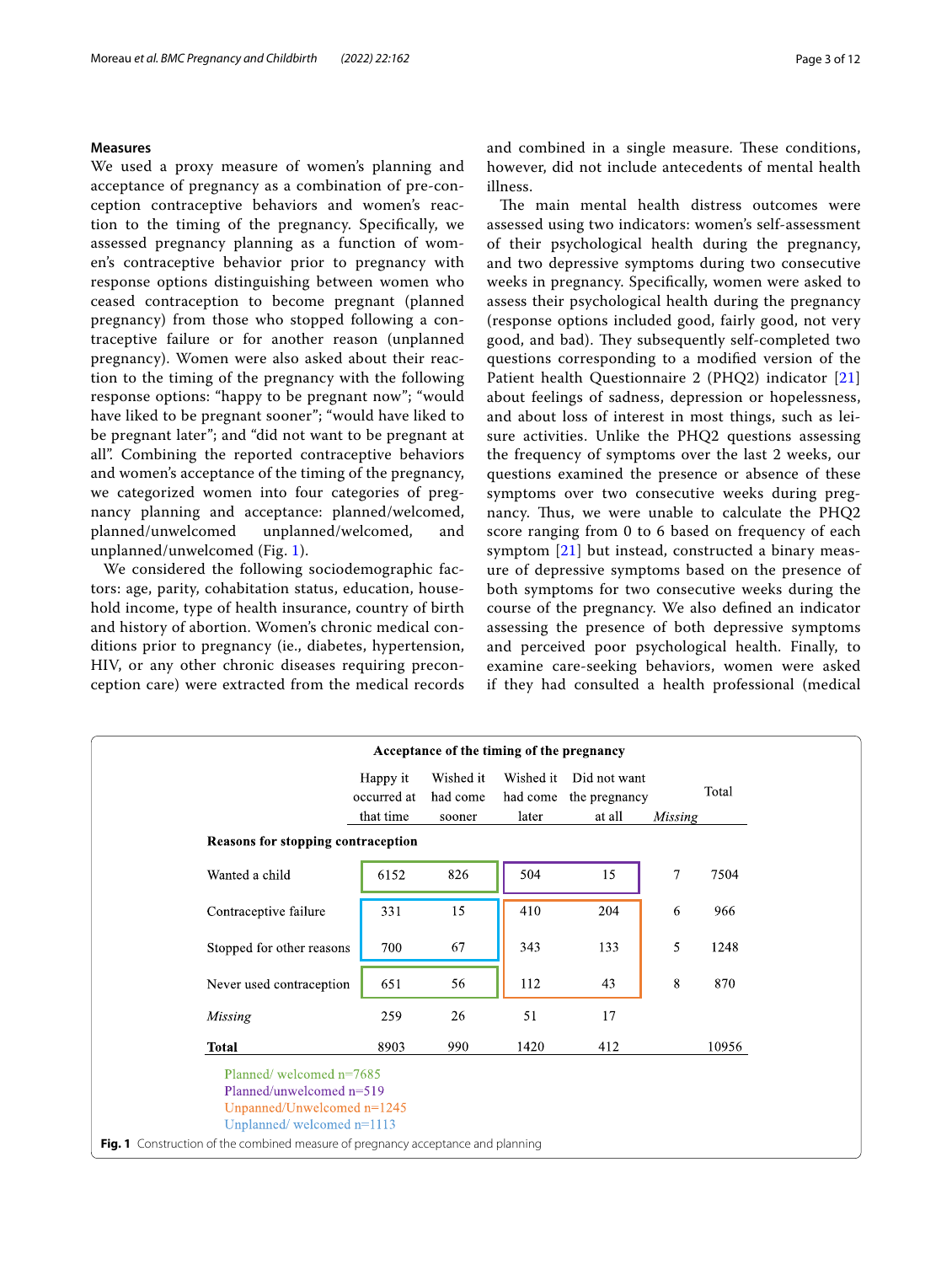doctor, psychologist or psychotherapist) for psychological reasons during the pregnancy.

#### **Statistical analyses**

We frst described pregnancy planning and acceptance according to women's sociodemographic characteristics and conducted a multinomial logistic regression model. We then estimated the prevalence of women's perceived psychological health and the prevalence of experiencing two depressive symptoms during two consecutive weeks in the course of the pregnancy. We examined the sociodemographic and reproductive health factors related to these psychological distress measures.

Next, we conducted a series of multivariate logistic regressions to evaluate the associations between our four-category measure of pregnancy planning/acceptance and each psychological distress outcome (perceived psychological health, two depressive symptoms and care seeking behaviors), after adjusting for sociodemographic and medical factors. We also conducted two sub-analyses, frst comparing psychological distress outcomes according to pregnancy acceptance among women who reported their pregnancy was unplanned and then comparing psychological distress outcomes according to pregnancy planning among women who reported their pregnancy was unwelcomed.

# **Results**

Altogether 72.8% of births were planned and welcomed, 4.9% were planned but unwelcomed, 10.5% were unplanned but welcomed and 11.8% were unplanned and unwelcomed (Table [1\)](#page-4-0).

# **Sociodemographic factors related to pregnancy planning and acceptance**

Women with unplanned pregnancies were younger, less likely to be cohabiting, less educated, and more likely to be low income and receive government health insurance for low-income individuals than women with planned pregnancies. These sociodemographic differences were particularly evident for women who had unplanned and unwelcomed pregnancies, with women in this category more likely to have migrated from Sub-Saharan Africa (Table [1\)](#page-4-0). Women with unplanned pregnancies were also more likely to include the following factors: higher parity, a history of abortion and a pre-pregnancy condition that heightened their risk of maternal morbidity. Multivariate analysis supported most of the previous associations indicating fewer diferences between planned/welcomed and planned/unwelcomed pregnancies than between planned/ welcomed and unplanned/welcomed pregnancies (Table [2](#page-5-0)).

# **Maternal psychological distress and health care seeking**

Altogether, 24.0% of women reported feeling sad, depressed or hopeless, and 15.5% indicated a loss of interest in most things, for at least two consecutive weeks of pregnancy, while 12.5% presented both depressive symptoms (Table [3\)](#page-6-0). They are described in the remainder of the article as presenting with depressive symptoms during pregnancy. In addition, 10.1% of mothers perceived they had poor psychological health during pregnancy. Altogether, 4.5% reported depressive symptoms and perceived poor psychological health.

Few women (6.4%) consulted a health professional for psychological problems (Table [4](#page-8-0)). Women with depressive symptoms were more likely to have consulted (18.6% versus 7.5% for women who did not present both depressive symptoms, *P*<0.001), although most did not (results not shown). The same was true for women who perceived poor psychological health during pregnancy (19.2% versus 7.9%, *P*<0.001). Altogether, 28.4% of women who perceived poor psychological health and reported two depressive symptoms had consulted a health professional for psychological problems during the pregnancy.

Poor perceived psychological health and depressive symptoms were more common among the youngest and oldest mothers, among higher parity women and among women who had a history of induced abortion (Table [3\)](#page-6-0). Women from socially disadvantaged backgrounds, including women who were foreign-born, less educated and lower income, were also more likely to perceive poor psychological health and report depressive symptoms during pregnancy.

# **Psychological distress according to pregnancy planning and acceptance**

Perceived poor psychological health varied according to pregnancy planning and acceptance, ranging from 7.5% among those who had planned/welcomed pregnancies to 24.1% among those who had unplanned/unwelcomed pregnancies (Table [4](#page-8-0)). Likewise, feelings of sadness for two consecutive weeks during the course of the pregnancy ranged from 20.6 to 39.2% while loss of interest doubled from 15.7 to 30.7%, according to pregnancy planning and acceptance. Ultimately, having both depressive symptoms ranged from 10.3 to 22.4%. The same increase was noted among women who both perceived poor psychological health and depressive symptoms, rising from 3.2 to 11.9% according to pregnancy planning and acceptance.

# **Maternal psychological health according to acceptance of timing of pregnancy**

Bivariate results were confrmed in multivariate analysis showing greater odds of perceived poor psychological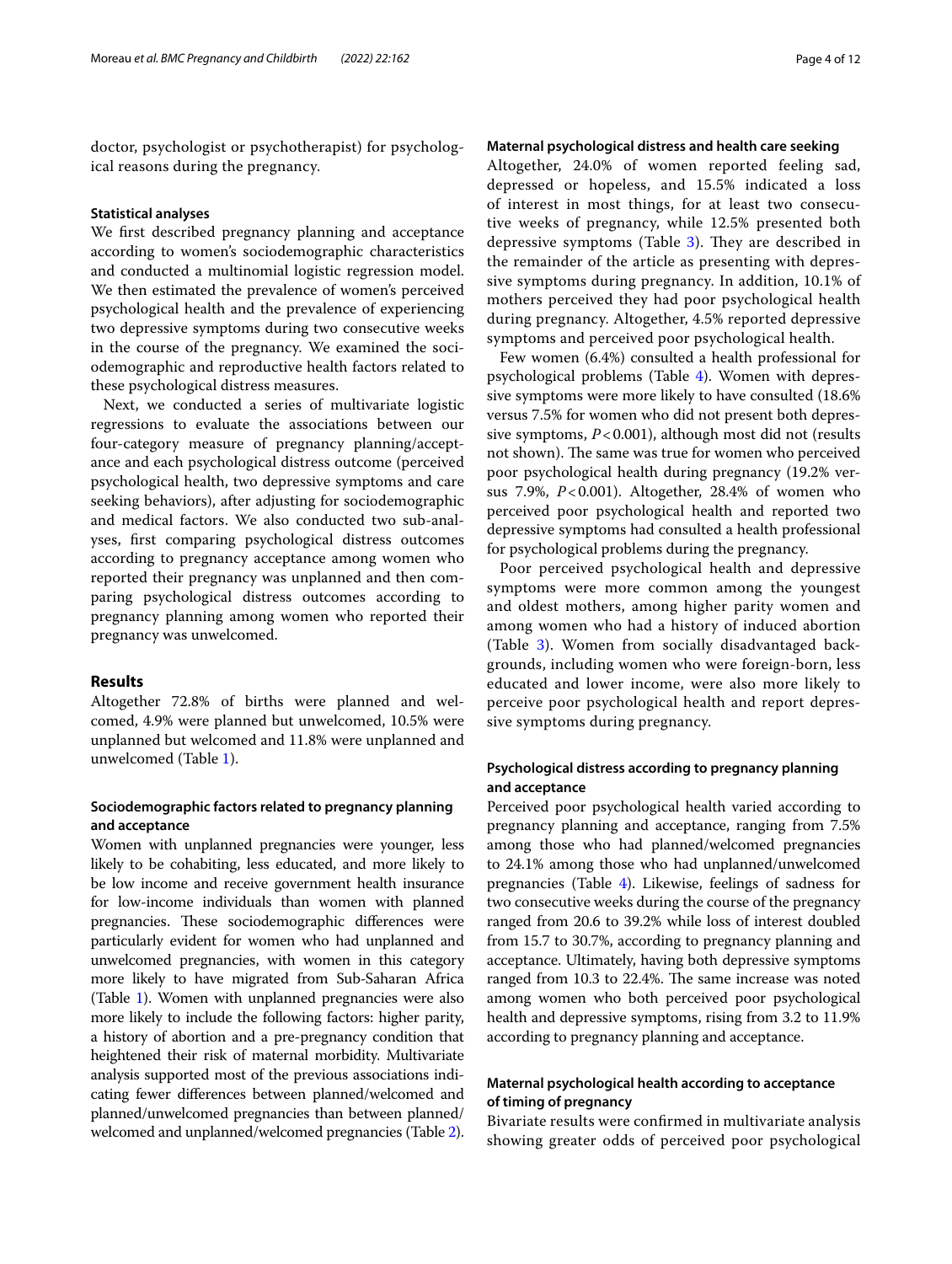<span id="page-4-0"></span>**Table 1** Socioeconomic and medical factors according to pregnancy planning and acceptance among women giving birth in France in 2016

|                                                                                                                 |               | Pregnancy planning/acceptance |                         |                        |                          |         |
|-----------------------------------------------------------------------------------------------------------------|---------------|-------------------------------|-------------------------|------------------------|--------------------------|---------|
|                                                                                                                 | Total (%)     | Planned/<br>welcomed          | Planned /<br>unwelcomed | Unplanned/<br>welcomed | Unplanned/<br>unwelcomed | p-value |
|                                                                                                                 |               | 7685 (72.8)                   | 519 (4.9)               | 1113 (10.5)            | 1245 (11.8)              |         |
| Mother age (in years)                                                                                           |               |                               |                         |                        |                          | < 0.001 |
| $18 - 19$                                                                                                       | 154(1.5)      | 0.9                           | 1.4                     | 2.1                    | 4.4                      |         |
| $20 - 24$                                                                                                       | 1260 (11.9)   | 10.2                          | 8.8                     | 15.5                   | 20.6                     |         |
| $25 - 29$                                                                                                       | 3435 (32.5)   | 33.0                          | 36.4                    | 29.2                   | 30.9                     |         |
| $30 - 34$                                                                                                       | 3604 (34.1)   | 35.9                          | 35.5                    | 29.1                   | 27.2                     |         |
| $35 - 39$                                                                                                       | 1741 (16.5)   | 16.7                          | 16.2                    | 18.2                   | 13.6                     |         |
| $\geq 40$                                                                                                       | 368(3.5)      | 3.3                           | 1.7                     | 5.9                    | 3.3                      |         |
| Parity                                                                                                          |               |                               |                         |                        |                          | < 0.001 |
| $\mathbb O$                                                                                                     | 4297 (40.7)   | 42.0                          | 38.5                    | 42.4                   | 32.0                     |         |
| 1                                                                                                               | 3881 (36.8)   | 39.4                          | 39.1                    | 29.5                   | 25.9                     |         |
| $\overline{2}$                                                                                                  | 1576 (14.9)   | 13.3                          | 16.8                    | 15.6                   | 23.5                     |         |
| $\geq$ 3                                                                                                        | 804 (7.6)     | 5.3                           | 5.6                     | 12.5                   | 18.6                     |         |
| Living with a partner                                                                                           |               |                               |                         |                        |                          | < 0.001 |
| Yes                                                                                                             | 9636 (91.4)   | 94.8                          | 93.6                    | 83.8                   | 76.0                     |         |
| No                                                                                                              | 907 (8.6)     | 5.2                           | 6.4                     | 16.2                   | 24.0                     |         |
| Country of birth                                                                                                |               |                               |                         |                        |                          | < 0.001 |
| France                                                                                                          | 8560 (81.1)   | 82.2                          | 83.1                    | 79.8                   | 74.2                     |         |
| Other European country                                                                                          | 413 (3.9)     | 3.9                           | 4.2                     | 5.3                    | 2.9                      |         |
| North African                                                                                                   | 764 (7.2)     | 7.1                           | 4.2                     | 6.7                    | 9.5                      |         |
| Other African country                                                                                           | 493 (4.7)     | 3.7                           | 4.6                     | 5.2                    | 10.0                     |         |
| Other country                                                                                                   | 331 (3.1)     | 3.1                           | 3.9                     | 3.0                    | 3.4                      |         |
| Level of education                                                                                              |               |                               |                         |                        |                          | < 0.001 |
| <high school<="" td=""><td>2456 (23.4)</td><td>20.2</td><td>21.4</td><td>31.0</td><td>37.5</td><td></td></high> | 2456 (23.4)   | 20.2                          | 21.4                    | 31.0                   | 37.5                     |         |
| High school or technical degree                                                                                 | 2293 (21.9)   | 20.6                          | 22.8                    | 23.5                   | 28.1                     |         |
| 1-2 years > high school                                                                                         | 2003 (19.1)   | 19.8                          | 20.9                    | 17.6                   | 15.8                     |         |
| 3 years > high school                                                                                           | 1893 (18.1)   | 19.8                          | 17.2                    | 14.6                   | 10.9                     |         |
| $5$ years $+$ > high school                                                                                     | 1831 (17.5)   | 19.7                          | 17.7                    | 13.3                   | 7.7                      |         |
| Health coverage at beginning of pregnancy                                                                       |               |                               |                         |                        |                          | < 0.001 |
| National health insurance                                                                                       | 8983 (85.2)   | 88.6                          | 85.7                    | 80.9                   | 67.5                     |         |
| Insurance for low income/ undocumented                                                                          | 1565 (14.8)   | 11.4                          | 14.3                    | 19.1                   | 32.5                     |         |
| or none                                                                                                         |               |                               |                         |                        |                          |         |
| Monthly household resources                                                                                     |               |                               |                         |                        |                          | < 0.001 |
| $<$ 1000 euros                                                                                                  | 1016 (9.8)    | 7.3                           | 7.1                     | 13.9                   | 22.4                     |         |
| 1000-1499 euros                                                                                                 | 913 (8.8)     | 7.2                           | 6.9                     | 12.7                   | 15.9                     |         |
| 1500-2000 euros                                                                                                 | 1332 (12.8)   | 11.9                          | 12.9                    | 15.9                   | 16.0                     |         |
| 1999-3000 euros                                                                                                 | 2917 (28.1)   | 29.4                          | 32.0                    | 26.8                   | 25.8                     |         |
| 2999-4000 euros                                                                                                 | 2394 (23.1)   | 25.4                          | 24.1                    | 17.3                   | 13.4                     |         |
| 4000 euros or more                                                                                              | 1808 (17.4)   | 19.8                          | 17.0                    | 13.4                   | 6.5                      |         |
| <b>History of abortion</b>                                                                                      |               |                               |                         |                        |                          | < 0.001 |
| $\mathbf 0$                                                                                                     | 8638 (83.3)   | 86.0                          | 80.8                    | 75.0                   | 74.8                     |         |
| $\mathbf{1}$                                                                                                    | 1334 (12.9)   | 11.2                          | 15.1                    | 18.2                   | 17.7                     |         |
| 2 or more                                                                                                       | 400 (3.8)     | 2.8                           | 4.1                     | 6.8                    | 7.5                      |         |
| Pre-pregnancy chronic conditions <sup>a</sup>                                                                   |               |                               |                         |                        |                          | < 0.001 |
| yes                                                                                                             | 260 (2.5)     | 2.1                           | 1.7                     | 4.4                    | 3.5                      |         |
| no                                                                                                              | 10,260 (97.5) | 97.9                          | 98.3                    | 95.6                   | 96.5                     |         |

<sup>a</sup> Chronic conditions prior to pregnancy include diabetes, chronic hypertension, HIV, or any other chronic pathologies excluding mental health illness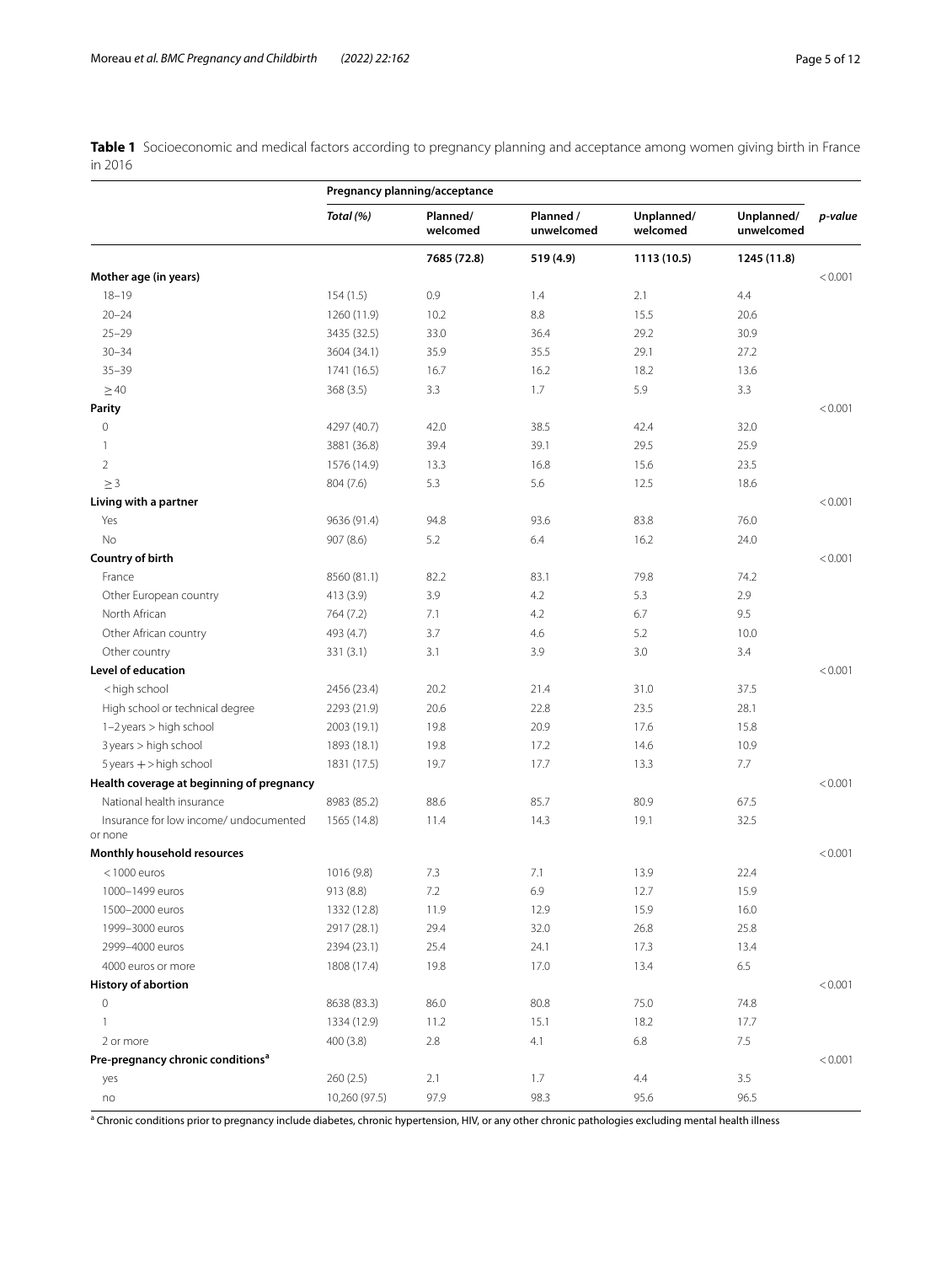<span id="page-5-0"></span>**Table 2** Maternal characteristics associated with pregnancy planning and acceptance among women giving birth in France in 2016: results from multivariate analysis

|                                                                                                                                                                          | welcomed     | Planned/unwelcomed vs Planned/ |              | Unplanned/welcomed vs<br>Planned/welcomed | Unplanned/<br>unwelcomed vs | Planned/welcomed |
|--------------------------------------------------------------------------------------------------------------------------------------------------------------------------|--------------|--------------------------------|--------------|-------------------------------------------|-----------------------------|------------------|
|                                                                                                                                                                          | aOR          | 95% CI                         | aOR          | 95% CI                                    | aOR                         | 95% CI           |
| Age                                                                                                                                                                      |              |                                |              |                                           |                             |                  |
| $18 - 24$                                                                                                                                                                | 0.93         | $0.65 - 1.34$                  | 1.48         | $1.17 - 1.87$                             | 3.05                        | $2.44 - 3.81$    |
| $25 - 29$                                                                                                                                                                | 1.12         | $0.89 - 1.40$                  | 1.08         | $0.90 - 1.28$                             | 1.50                        | $1.25 - 1.79$    |
| $30 - 34$                                                                                                                                                                | $\mathbf{1}$ |                                | $\mathbf{1}$ |                                           | $\mathbf{1}$                |                  |
| $35 - 39$                                                                                                                                                                | 0.92         | $0.69 - 1.21$                  | 1.17         | $0.96 - 1.43$                             | 0.75                        | $0.60 - 0.93$    |
| $\geq 40$                                                                                                                                                                | 0.55         | $0.28 - 1.10$                  | 1.61         | $1.17 - 2.22$                             | 0.69                        | $0.47 - 1.02$    |
| Parity                                                                                                                                                                   |              |                                |              |                                           |                             |                  |
| $\overline{0}$                                                                                                                                                           | 1            |                                | $\mathbf{1}$ |                                           | 1                           |                  |
| 1                                                                                                                                                                        | 1.08         | $0.87 - 1.34$                  | 0.80         | $0.68 - 0.94$                             | 1.16                        | $0.97 - 1.38$    |
| $\overline{2}$                                                                                                                                                           | 1.32         | $0.98 - 1.77$                  | 1.16         | $0.94 - 1.44$                             | 3.51                        | $2.86 - 4.29$    |
| $\geq$ 3                                                                                                                                                                 | 1.09         | $0.69 - 1.74$                  | 1.91         | $1.46 - 2.49$                             | 6.16                        | 4.78-7.94        |
| Live with a partner                                                                                                                                                      |              |                                |              |                                           |                             |                  |
| Yes                                                                                                                                                                      | 1            |                                | $\mathbf{1}$ |                                           | 1                           |                  |
| No                                                                                                                                                                       | 1.22         | $0.79 - 1.88$                  | 2.51         | $2.00 - 3.16$                             | 3.25                        | $2.64 - 4.00$    |
| Country of birth                                                                                                                                                         |              |                                |              |                                           |                             |                  |
| France                                                                                                                                                                   | 1            |                                | $\mathbf{1}$ |                                           | 1                           |                  |
| Other                                                                                                                                                                    | 0.90         | $0.69 - 1.18$                  | 0.94         | $0.78 - 1.12$                             | 1.11                        | $0.94 - 1.32$    |
| Level of education                                                                                                                                                       |              |                                |              |                                           |                             |                  |
| <high school<="" td=""><td>0.93</td><td><math>0.65 - 1.34</math></td><td>1.20</td><td><math>0.93 - 1.57</math></td><td>1.09</td><td><math>0.81 - 1.45</math></td></high> | 0.93         | $0.65 - 1.34$                  | 1.20         | $0.93 - 1.57$                             | 1.09                        | $0.81 - 1.45$    |
| High school or technical degree                                                                                                                                          | 1.07         | $0.77 - 1.49$                  | 1.14         | $0.88 - 1.47$                             | 1.25                        | $0.95 - 1.66$    |
| 1-2 years > high school                                                                                                                                                  | 1.04         | $0.76 - 1.43$                  | 1.08         | $0.84 - 1.39$                             | 1.16                        | $0.88 - 1.55$    |
| 3 years > high school                                                                                                                                                    | 0.90         | $0.65 - 1.23$                  | 0.98         | $0.76 - 1.25$                             | 1.02                        | $0.76 - 1.37$    |
| 5 years or more > high school                                                                                                                                            | 1            |                                | $\mathbf{1}$ |                                           | 1                           |                  |
| Health coverage at beginning of pregnancy                                                                                                                                |              |                                |              |                                           |                             |                  |
| National health insurance                                                                                                                                                | 1            |                                | $\mathbf{1}$ |                                           | 1                           |                  |
| Insurance for low income/ undocu-<br>mented or none                                                                                                                      | 1.56         | $1.09 - 2.23$                  | 0.92         | $0.73 - 1.15$                             | 1.18                        | $0.97 - 1.44$    |
| Monthly household resources                                                                                                                                              |              |                                |              |                                           |                             |                  |
| $<$ 1000 euros                                                                                                                                                           | 0.77         | $0.44 - 1.33$                  | 1.40         | $0.99 - 2.00$                             | 2.31                        | $1.60 - 3.34$    |
| 1000-1499 euros                                                                                                                                                          | 0.81         | $0.50 - 1.33$                  | 1.49         | $1.08 - 2.04$                             | 2.07                        | $1.46 - 2.92$    |
| 1500-2000 euros                                                                                                                                                          | 1.09         | $0.74 - 1.61$                  | 1.37         | $1.03 - 1.81$                             | 1.90                        | $1.38 - 2.61$    |
| 1999-3000 euros                                                                                                                                                          | 1.19         | $0.87 - 1.63$                  | 1.15         | $0.90 - 1.46$                             | 1.69                        | $1.26 - 2.25$    |
| 2999-4000 euros                                                                                                                                                          | 1.05         | $0.78 - 1.43$                  | 0.94         | $0.74 - 1.20$                             | 1.33                        | $0.99 - 1.78$    |
| 4000 euros or more                                                                                                                                                       | $\mathbb{1}$ |                                | $\mathbf{1}$ |                                           | 1                           |                  |
| <b>History of abortion</b>                                                                                                                                               |              |                                |              |                                           |                             |                  |
| $\circ$                                                                                                                                                                  | 1            |                                | $\mathbf{1}$ |                                           | 1.                          |                  |
| 1                                                                                                                                                                        | 1.45         | $1.12 - 1.88$                  | 1.74         | $1.46 - 2.08$                             | 1.54                        | 1.29-1.85        |
| 2 or more                                                                                                                                                                | 1.57         | $0.98 - 2.50$                  | 2.15         | $1.61 - 2.88$                             | 2.11                        | 1.59-2.80        |
| Chronic pre-pregnancy medical conditions <sup>a</sup>                                                                                                                    |              |                                |              |                                           |                             |                  |
| Yes                                                                                                                                                                      | 0.78         | $0.38 - 1.60$                  | 2.05         | $1.45 - 2.89$                             | 1.66                        | $1.14 - 2.41$    |
| No                                                                                                                                                                       | $\mathbf{1}$ |                                | $\mathbf{1}$ |                                           | $\mathbf{1}$                |                  |

a Chronic conditions prior to pregnancy include diabetes, chronic hypertension, HIV, or any other chronic pathologies excluding mental health illness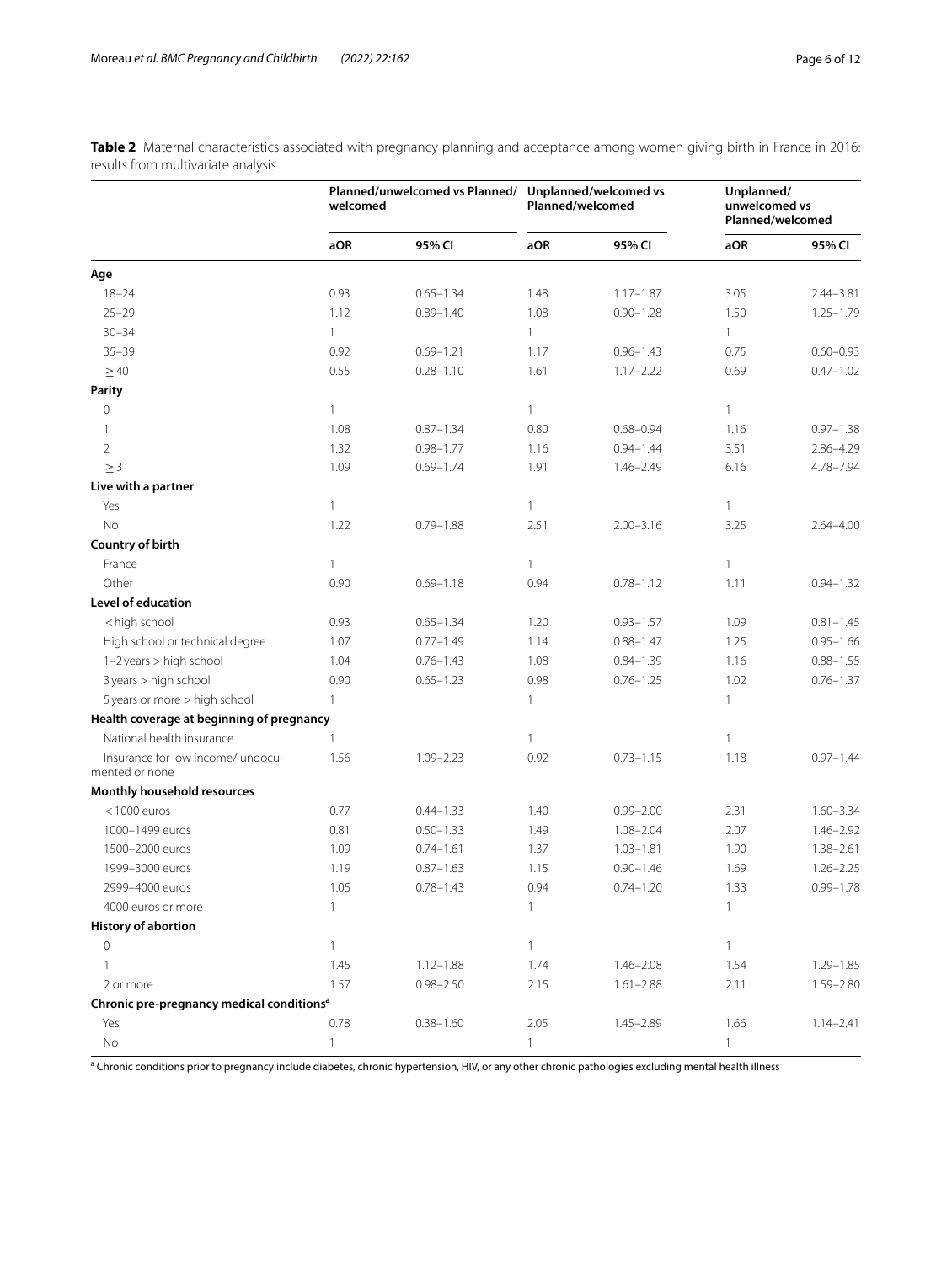<span id="page-6-0"></span>**Table 3** Women's psychological health during pregnancy according to their socioeconomic characteristics among women giving birth in France in 2016

|                                                                                                | Poor psychological health<br>(self-assessed) | Sadness for 2<br>consecutive weeks | Loss of interest for 2<br>consecutive weeks | Depressive symptoms (sadness<br>& loss of interest) | Poor psychological<br>health & depressive<br>symptoms |
|------------------------------------------------------------------------------------------------|----------------------------------------------|------------------------------------|---------------------------------------------|-----------------------------------------------------|-------------------------------------------------------|
| <b>Total</b>                                                                                   | 10.1                                         | 24.0                               | 15.5                                        | 12.5                                                | 4.5                                                   |
| Mother age (in years)                                                                          | 0.0033                                       | < 0.0001                           | < 0.0001                                    | < 0.0001                                            | 0.0004                                                |
| $18 - 19$                                                                                      | 11.1                                         | 28.5                               | 24.5                                        | 15.9                                                | 7.3                                                   |
| $20 - 24$                                                                                      | 10.8                                         | 30.6                               | 24.8                                        | 16.6                                                | 5.7                                                   |
| $25 - 29$                                                                                      | 9.3                                          | 23.1                               | 18.7                                        | 11.9                                                | 4.0                                                   |
| $30 - 34$                                                                                      | 9.7                                          | 21.9                               | 16.1                                        | 10.9                                                | 3.8                                                   |
| $35 - 39$                                                                                      | 10.7                                         | 24.4                               | 17.6                                        | 13.2                                                | 5.3                                                   |
| $\geq 40$                                                                                      | 15.9                                         | 27.9                               | 19.4                                        | 14.8                                                | 7.6                                                   |
| <b>Parity</b>                                                                                  | < 0.0001                                     | 0.0235                             | 0.0002                                      | 0.0063                                              | 0.0004                                                |
| $\mathbf 0$                                                                                    | 8.2                                          | 24.1                               | 19.3                                        | 12.7                                                | 4.1                                                   |
| 1                                                                                              | 10.0                                         | 23.0                               | 16.5                                        | 11.2                                                | 4.1                                                   |
| $\overline{2}$                                                                                 | 12.2                                         | 24.3                               | 19.3                                        | 13.5                                                | 5.5                                                   |
| $\geq$ 3                                                                                       | 18                                           | 28.1                               | 22.1                                        | 15.1                                                | 7.0                                                   |
| Live with a partner                                                                            | < 0.0001                                     | < 0.0001                           | < 0.0001                                    | < 0.0001                                            | < 0.0001                                              |
| Yes                                                                                            | 9.1                                          | 22.3                               | 16.9                                        | 11.3                                                | 3.9                                                   |
| No                                                                                             | 21.7                                         | 42.2                               | 27.6                                        | 25.1                                                | 11.4                                                  |
| Country of birth                                                                               | < 0.0001                                     | < 0.0001                           | < 0.0001                                    | < 0.0001                                            | < 0.0001                                              |
| France                                                                                         | 9.1                                          | 22.4                               | 16.7                                        | 11.0                                                | 4.0                                                   |
| Other European country                                                                         | 9.2                                          | 22.1                               | 16.7                                        | 12.0                                                | 4.2                                                   |
| North African                                                                                  | 14.6                                         | 30.2                               | 26.9                                        | 18.4                                                | 7.1                                                   |
| Other African country                                                                          | 17.7                                         | 41.4                               | 35.7                                        | 26.7                                                | 9.6                                                   |
| Other country                                                                                  | 13.7                                         | 28.4                               | 23.1                                        | 16.1                                                | 4.5                                                   |
| <b>Level of education</b>                                                                      | < 0.0001                                     | < 0.0001                           | < 0.0001                                    | < 0.0001                                            | < 0.0001                                              |
| <high school<="" td=""><td>13.6</td><td>29.4</td><td>23.1</td><td>15.5</td><td>6.1</td></high> | 13.6                                         | 29.4                               | 23.1                                        | 15.5                                                | 6.1                                                   |
| High school or technical degree                                                                | 11.7                                         | 26.6                               | 20.9                                        | 14.5                                                | 5.6                                                   |
| 1-2 years > high school                                                                        | 10.0                                         | 23.2                               | 19.3                                        | 11.8                                                | 3.8                                                   |
| 3 years > high school                                                                          | 8.2                                          | 19.5                               | 14.8                                        | 9.9                                                 | 3.7                                                   |
| $5$ years $+$ > high school                                                                    | 5.9                                          | 18.9                               | 12.2                                        | 8.8                                                 | 2.8                                                   |
| Health coverage at beginning<br>of pregnancy                                                   | < 0.0001                                     | < 0.0001                           | < 0.0001                                    | < 0.0001                                            | < 0.0001                                              |
| National health insurance                                                                      | 8.9                                          | 22.4                               | 16.9                                        | 11.2                                                | 3.9                                                   |
| Insurance for low income/<br>undocumented or none                                              | 16.8                                         | 33.4                               | 27.6                                        | 19.7                                                | 8.1                                                   |
| Monthly household resources                                                                    | < 0.0001                                     | < 0.0001                           | < 0.0001                                    | < 0.0001                                            | < 0.0001                                              |
| $<$ 1000 euros                                                                                 | 18.8                                         | 37.0                               | 29.5                                        | 21.6                                                | 9.6                                                   |
| 1000-1499 euros                                                                                | 13.2                                         | 29.8                               | 24.0                                        | 16.8                                                | 5.5                                                   |
| 1500-2000 euros                                                                                | 11.1                                         | 25.5                               | 22.3                                        | 13.6                                                | 5.2                                                   |
| 1999-3000 euros                                                                                | 9.5                                          | 24.8                               | 18.5                                        | 12.9                                                | 4.6                                                   |
| 2999-4000 euros                                                                                | 8.3                                          | 19.4                               | 14.2                                        | 9.2                                                 | 3.1                                                   |
| 4000 euros or more                                                                             | 6.3                                          | 18.2                               | 12.7                                        | 8.3                                                 | 2.6                                                   |
| <b>History of abortion</b>                                                                     | < 0.0001                                     | < 0.0001                           | < 0.0001                                    | 0.0003                                              | < 0.0001                                              |
| $\bf 0$                                                                                        | 9.3                                          | 22.6                               | 17.4                                        | 11.7                                                | 4.1                                                   |
| 1                                                                                              | 12.1                                         | 28.7                               | 23.2                                        | 15.0                                                | 5.1                                                   |
| $\overline{2}$                                                                                 | 18.8                                         | 35.8                               | 22.0                                        | 16.3                                                | 8.6                                                   |
| 3 or more                                                                                      | 22.2                                         | 32.9                               | 27.5                                        | 19.0                                                | 10.1                                                  |
| Chronic pre-pregnancy medical<br>conditions                                                    | 0.0692                                       | 0.07                               | 0.0018                                      | 0.0579                                              | 0.31                                                  |
| Yes                                                                                            | 13.5                                         | 28.7                               | 25.9                                        | 16.3                                                | 5.8                                                   |
| No                                                                                             | 10.0                                         | 23.9                               | 18.2                                        | 12.3                                                | 4.5                                                   |

<sup>a</sup> Chronic conditions prior to pregnancy include diabetes, chronic hypertension, HIV, or any other chronic pathologies excluding mental health illness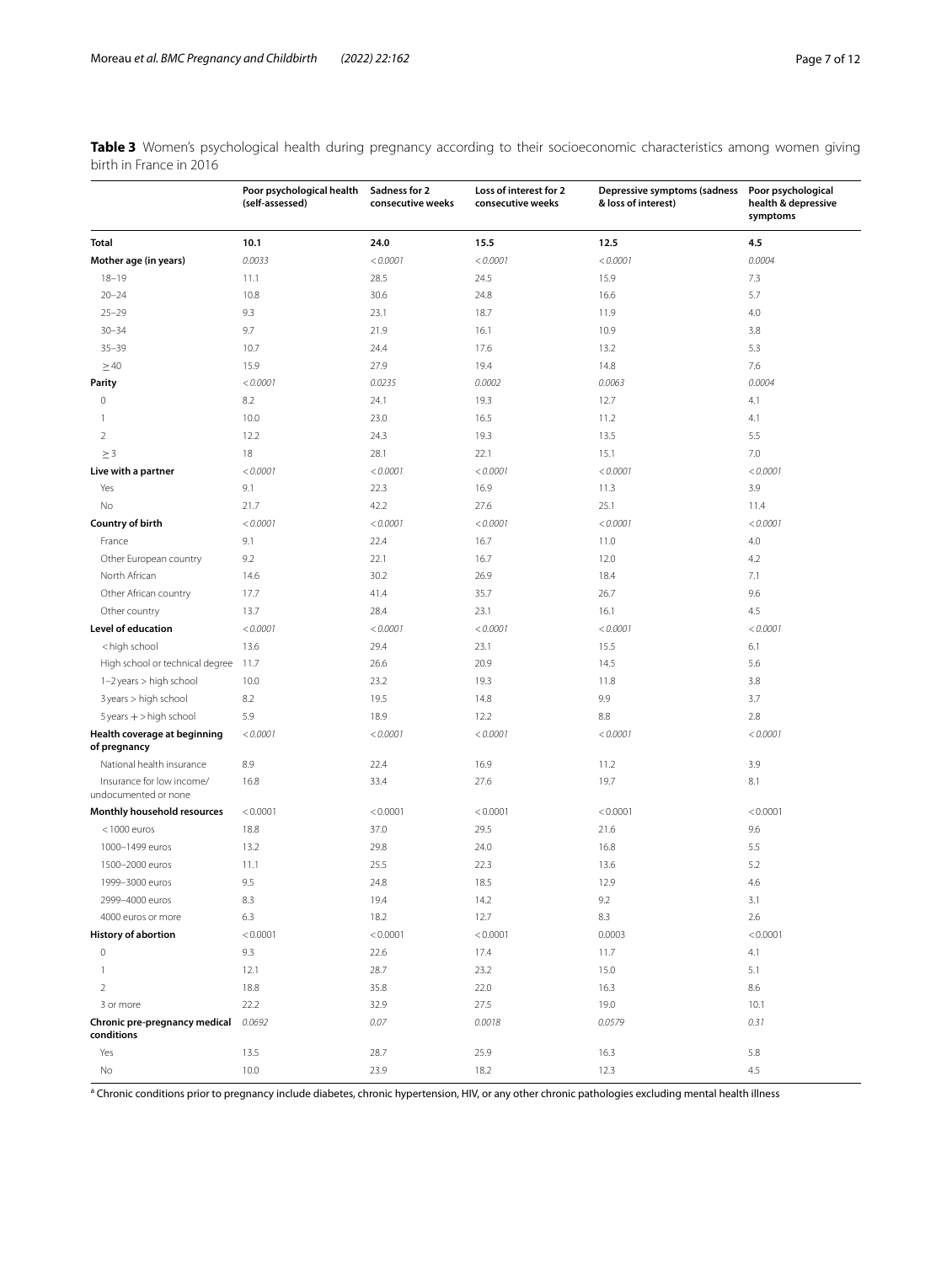health, depressive symptoms or both among women with unplanned/unwelcomed pregnancies relative to women with planned/welcomed pregnancies, adjusted odds ratios ranging from 1.58 (CI 1.41–1.77) to 2.97 (CI 2.36–3.73) depending on the outcome (Table [4\)](#page-8-0). Women with planned/unwelcomed pregnancies had elevated odds of perceived poor psychological health compared to women with planned/welcomed pregnancies with adjusted odds ratios ranging from 1.73 (CI 1.48–2.02) to 2.11 (CI 1.47–3.03).

When selecting women who reported unplanned pregnancies, we also found greater odds of perceived poor psychological health across all indicators among women with unwelcomed pregnancies relative to those who had welcomed pregnancies, with adjusted odds ratios ranging from 1.49 (CI 1.27–1.74) to 2.63 (CI 1.85–3.72).

# **Maternal psychological distress according to pregnancy planning**

In contrast to previous fndings, we found no diferences in depressive symptoms  $(aOR = 0.99)$  (CI 0.82– 1.19)) and only slightly elevated odds of perceived poor psychological health  $(aOR=1.25$  (CI 1.03-1.53)) according to pregnancy planning status among women who had welcomed pregnancies (result not shown). There were no differences in perceived poor psychological health or depressive symptoms reported alone, according to pregnancy planning among women who had unwelcomed pregnancies; although the odds of reporting both were higher when women had an unplanned pregnancy  $(aOR=1.48$  (CI 1.01-2.16)) (Table [4\)](#page-8-0).

# **Care seeking according to pregnancy planning and acceptance**

Finally, women with unwelcomed pregnancies were more likely to have consulted a health professional for psychological problems compared to women with welcomed pregnancies, regardless of pregnancy planning status, while women with unplanned/welcomed pregnancy were as likely to consult than women with planned/welcomed pregnancies (Table [4\)](#page-8-0).

# **Discussion**

Our results show that unplanned births account for almost one in four live births in France, but half are well accepted based on women's reaction to the timing of the pregnancy. Pregnancy acceptance was strongly related to antenatal psychological symptoms, as women who experienced unwelcomed pregnancies had about twice the odds of reporting perceived poor psychological health and presenting with two depressive symptoms for at least two consecutive weeks during pregnancy, compared to women with planned/welcomed pregnancies, with little efect of planning status, even after adjusting for sociodemographic and medical factors. This increased risk was not observed among women whose unplanned pregnancies were well accepted.

Our fndings are consistent with previous reports of the association between pregnancy intentions and maternal mental health distress, while further specifying the relationship which mostly depends on acceptability of pregnancy timing rather than on pregnancy planning. In support of Aiken and al's framework  $[16]$  $[16]$ , we found that women with low pregnancy acceptance were more likely to experience psychological distress compared to women who responded positively to the timing of pregnancy whether planned or not. These results are in line with Lancaster et al. and Abajobir et al.'s systematic reviews, albeit using diferent pregnancy intention measures [\[9](#page-10-8), [10\]](#page-10-9). Specifcally, our measure of unplanned and unwelcomed pregnancy most closely mimics the association reported between unwanted pregnancies and maternal depression in Abajobir et al.'s meta-analysis [\[10\]](#page-10-9). However, our distinction between unplanned/welcomed and unplanned/unwelcomed pregnancy provides additional insights on the importance of women's reaction to the pregnancy, confrming prior work among smaller convenience samples, suggesting that pregnancy acceptability matters more than planning [[17,](#page-10-15) [18](#page-10-16)].

While the directionality of the association cannot be established in our study, especially as we have no information about pre-pregnancy mental health history, the relevance of pregnancy acceptability as a marker of risk for maternal mental distress remains critical both from a public health and clinical perspective. This is especially pertinent as depression during pregnancy is a common source of maternal morbidity and is associated with increased risk of postpartum depression [\[22\]](#page-10-20), and adverse perinatal and child health [[12](#page-10-11), [13\]](#page-10-12). A pooled estimated prevalence based on meta-regression data from 101 studies evaluates the prevalence of perinatal depression at 11.4% in high-income countries  $[23]$ . This estimate rises to 21% among women with an unintended pregnancy according to Abajobir et al's meta-analysis [\[10\]](#page-10-9). Thus, monitoring and supporting the health and social needs of women with low pregnancy acceptability who tend to present with depressive symptoms early in pregnancy [\[24](#page-10-22)], can enhance medical practice by improving early detection and care of maternal depression. Such interventions are needed to reduce unmet need for maternal psychological support, which could be substantial, as suggested by our study showing that only 28% of women who perceived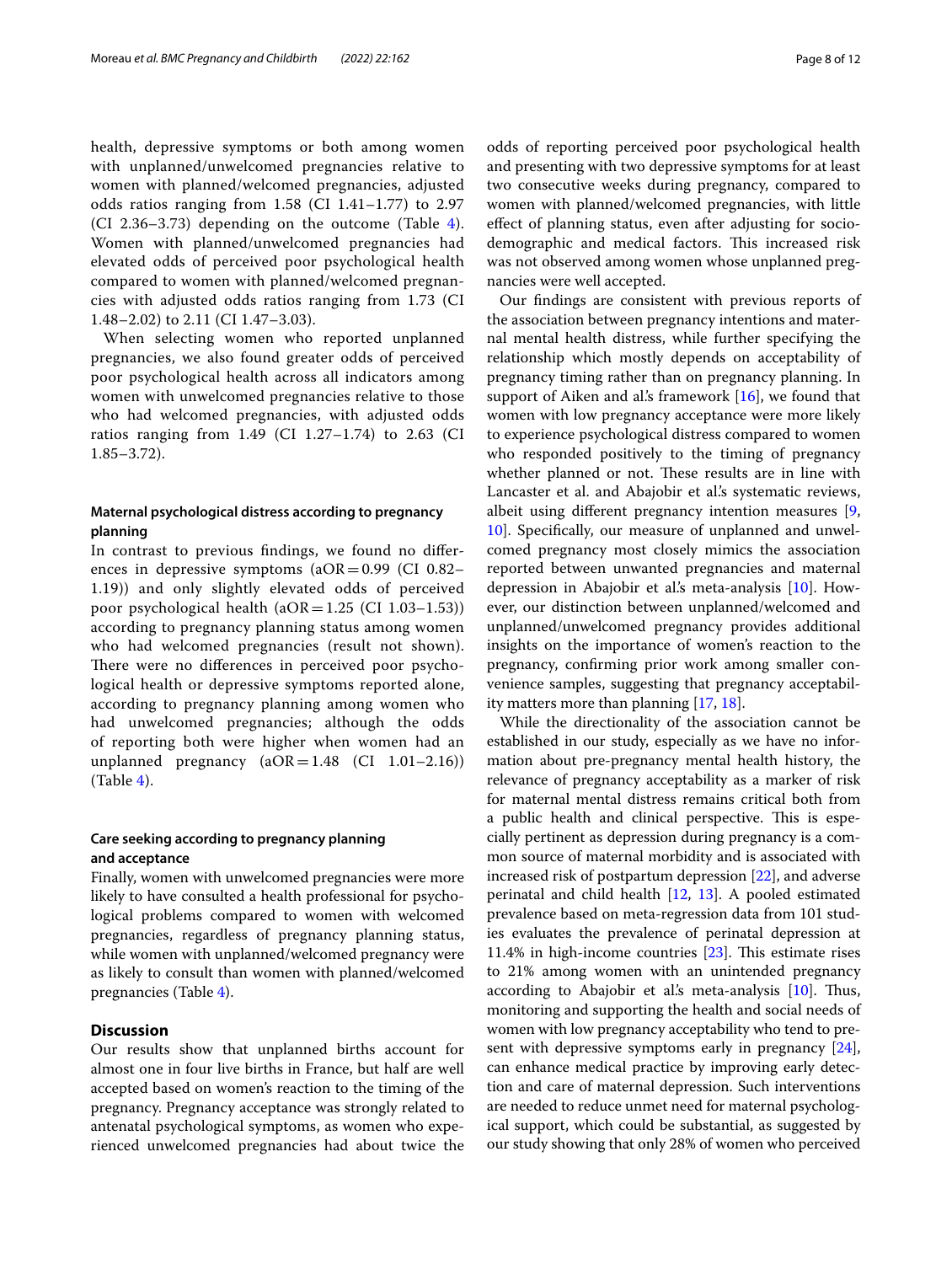<span id="page-8-0"></span>

|                                           |                | Poor Psychological | health (self-assessed)  |      | consecutive weeks<br>Sadness for 2 |               |      | Loss of interest for 2<br>consecutive weeks |               |      | Both depressive<br>symptoms |                         | health |                  | Depressive symptoms<br>& poor psychological |                | professional for<br>psychological<br>Consulted a<br>difficulties |               |
|-------------------------------------------|----------------|--------------------|-------------------------|------|------------------------------------|---------------|------|---------------------------------------------|---------------|------|-----------------------------|-------------------------|--------|------------------|---------------------------------------------|----------------|------------------------------------------------------------------|---------------|
|                                           | ℅              |                    | aOR <sup>ª</sup> 95% CI | శ    | aORª                               | 95% CI        | శ    | aORª                                        | 95% CI        | శ    | aORª                        | 95% CI                  | ৡ      | aQRª             | 95% CI                                      | వ్             | aORª                                                             | 95% CI        |
|                                           | $\overline{0}$ |                    |                         | 24.0 |                                    |               | 185  |                                             |               | 12.5 |                             |                         | 45     |                  |                                             | 64             |                                                                  |               |
| Planned/welcomed                          | 7.5            |                    |                         | 20.6 |                                    |               | 15.7 |                                             |               | 10.3 |                             |                         |        |                  |                                             | 57             |                                                                  |               |
| Planned/unwelcomed                        | 14.9           | 2.02               | $1.61 - 2.53$           | 36.9 | ā                                  | 1.59-2.05     | 27.6 | 1.73                                        | $1.48 - 2.02$ | 21.6 | 2.07                        | $1.7 - 2.5$             | 6.6    | $\overline{211}$ | $1.47 - 3.03$                               | 10.8           | 1.95                                                             | 1.49-2.55     |
| Jnplanned / welcomed                      |                | 10.4 1.25          | $1.03 - 1.53$           | 24.5 | $\frac{8}{1}$                      | $0.97 - 1.23$ | 20.0 | $\frac{3}{1}$                               | $0.99 - 1.30$ | 12.2 | C.                          | $0.9 - 1.2$             | 4.3    | $\frac{13}{1}$   | $0.81 - 1.57$                               | $\overline{2}$ | $\frac{9}{11}$                                                   | $0.94 - 1.51$ |
| Jnplanned/unwelcomed                      |                | 24.1 2.55          | $2.20 - 2.95$           | 39.2 | $\frac{63}{2}$                     | $1.48 - 1.80$ | 30.7 | 1.58                                        | $1.41 - 1.77$ | 22.4 | 1.75                        | $1.51 - 2.02$           |        | 2.97             | $2.36 - 3.73$                               | 33             | 147                                                              | $1.16 - 1.85$ |
| Sub-analysis among unplanned pregnancies  |                |                    |                         |      |                                    |               |      |                                             |               |      |                             |                         |        |                  |                                             |                |                                                                  |               |
| Unplanned/welcomed                        | 10.4           |                    |                         | 24.5 |                                    |               | 20.0 |                                             |               | 12.2 |                             |                         |        |                  |                                             | $\overline{2}$ | 001                                                              |               |
| Unplanned/unwelcomed 24.1 2.00 1.62-2.48  |                |                    |                         | 39.2 | <b>9S</b>                          | $1.36 - 1.78$ | 30.7 | 1.49                                        | $1.27 - 1.74$ | 22.4 | 1.79                        | $1.45 - 2.20$           | 11.9   | 2.63             | $1.85 - 3.72$                               | 33             | 1.25                                                             | $0.92 - 1.69$ |
| Sub-analysis among unwelcomed pregnancies |                |                    |                         |      |                                    |               |      |                                             |               |      |                             |                         |        |                  |                                             |                |                                                                  |               |
| Planned/unwelcomed                        | $14.9$ 1       |                    |                         | 36.9 |                                    |               | 27.6 |                                             |               | 21.6 |                             |                         | 99     |                  |                                             | 10.8           |                                                                  |               |
| Unplanned/unwelcomed 24.1 1.22 0.95-1.56  |                |                    |                         | 39.2 | 0.98                               | $0.80 - 1.14$ | 30.7 | 1.03                                        | $0.86 - 1.24$ | 22.4 | 0.97                        | $0.78 - 1.21$ 11.9 1.48 |        |                  | $1.01 - 2.16$                               | 83             | 0.74                                                             | $0.52 - 1.05$ |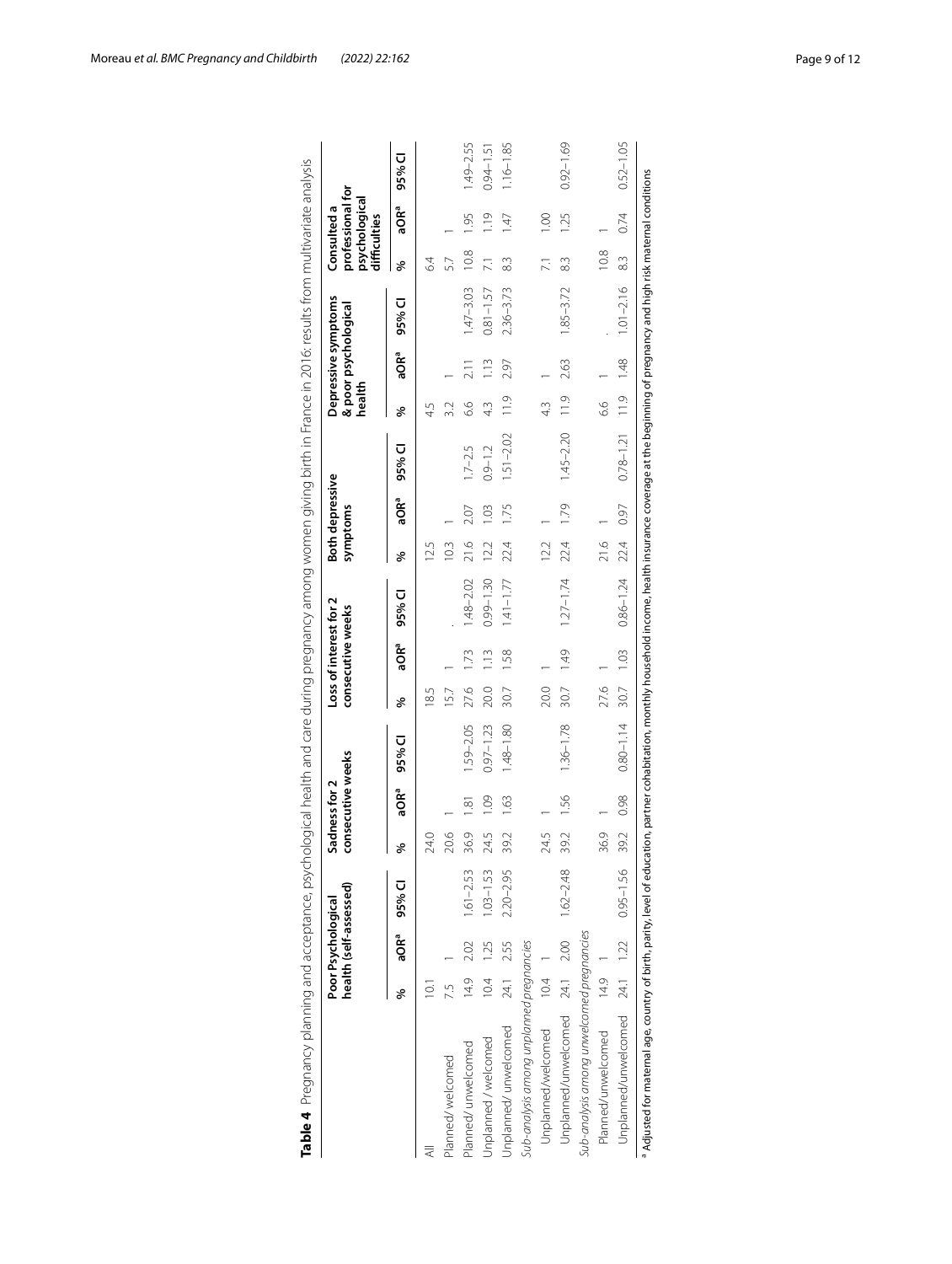poor psychological health and reported two depressive symptoms during pregnancy had consulted a healthcare provider for their psychological concerns.

The present study has a number of limitations that should be considered when interpreting the results. The multi-thematic nature of the National Perinatal Survey, destined to monitor key national perinatal indicators and compliance with clinical guidelines, prevented the inclusion of a number of validated multi-item measures to reduce interview time. As an alternative, we assessed pregnancy planning and acceptance using two questions that are routinely discussed during clinical encounters rather than the more comprehensive London Measure of Unintended Pregnancy, which includes six questions [[25\]](#page-10-23) . While our indicator of pregnancy acceptance does not capture the complexities of women's emotional reactions to a pregnancy  $[16]$  $[16]$  $[16]$ , we nonetheless were able to discern diferent perspectives on pregnancy that are salient to inform a women-centered approach to pregnancy care. Measurement concerns extend to maternal psychological health, as this secondary analysis did not use diagnostic measures of mental health such as the World Mental Health Composite International Diagnostic Interview (CIDI) v2.1 [\[26](#page-10-24)], nor did it use validated measures of depressive symptoms, mostly evaluated using questionnaire scales [\[27](#page-10-25)], such as the widely used Edinburgh Postnatal Depression Scale [[28\]](#page-11-0) or the Patient health Questionnaire (PHQ9) scale [\[29](#page-11-1)] (from which our 2 items of depression were extracted). These scales comprise more items than could be integrated in the Perinatal survey for the same reasons specifed for pregnancy intentions measures. In addition, our retrospective measures do not relate to a specifc timing during pregnancy and are therefore unable to capture the changing prevalence of antepartum depression [[27\]](#page-10-25). While we acknowledge that these limitations are potential threats to the internal validity of our fndings, our assessment of depressive symptoms (combining two modifed PHQ2 items) during pregnancy are in the range of maternal depressing symptoms estimates using the PHQ9 measure [\[29](#page-11-1)] or mood disorders evaluated using CIDI interviews among postpartum women enrolled in the National Comorbidity Survey [\[30](#page-11-2)]. In addition, our reported associations with pregnancy intentions are consistent with previous studies, showing a doubling of the odds of poor psychological health among women with unwanted pregnancy [[10\]](#page-10-9). Our results are also consistent across our indicators, whether we consider the presence of two depressive symptoms, perceived poor psychological health alone, or both. The cross-sectional design and timing of the survey may also introduce recall bias and post-rationalization of pregnancy intentions. Studies have shown that pregnancy acceptability can change, with unintended pregnancies reclassifed as intended after the birth of a child  $[31]$  $[31]$ . Such reclassification is likely to impact the association between pregnancy acceptability and mental distress if reclassifcation difers by mental distress status. Temporality of exposure and outcome is also a concern as we were not able to adjust for women's pre-pregnancy mental health history, which is an important predictor of maternal mental health [\[32](#page-11-4)]. These limitations prevent us from making any claims about causality based on our fndings.

Despite these limitations, this study adds to the literature, highlighting the importance of women's acceptance of pregnancy timing as a correlate of maternal mental distress. The study has a number of strengths, including the use of a large representative sample of women delivering a live birth in France and the detailed information about women's social and demographic background. This sociodemographic information addresses some of the limitations of previous research, allowing adjustments for multiple social confounders of the relation between pregnancy intentions and maternal mental distress. However, confounding may still exist in this observational study, including for example life events happening after the planning of the pregnancy that may afect pregnancy acceptance and women's mental distress. We believe our results provide empirical evidence of the heterogeneous linkages between pregnancy intentions and maternal health distress, drawing attention to the concept of pregnancy acceptability rather than planning as a critical marker of maternal risk that can be used in clinical practice to tailor healthcare and social services for women at higher risk of experiencing psychological distress during pregnancy. We suggest future research should revisit the association between pregnancy acceptability and antenatal/postpartum depression using a longitudinal design and diagnostic or validated psychometric measures of depressive symptoms to evaluate how pregnancy acceptability at the beginning of the pregnancy, or in the course of pregnancy, relates to and predicts maternal mental health, while also identifying barriers to mental health care, which may be prevalent based on our preliminary results.

## **Conclusion**

Our fndings specify the relationship between pregnancy intentions and maternal psychological health, which mostly depends on the acceptance of pregnancy timing rather than on pregnancy planning. A holistic assessment and response to women's health and social needs during pregnancy are critical in reducing unmet need for psychological care, which we found to be high in our study and to address social inequalities in women's pregnancy experiences and outcomes.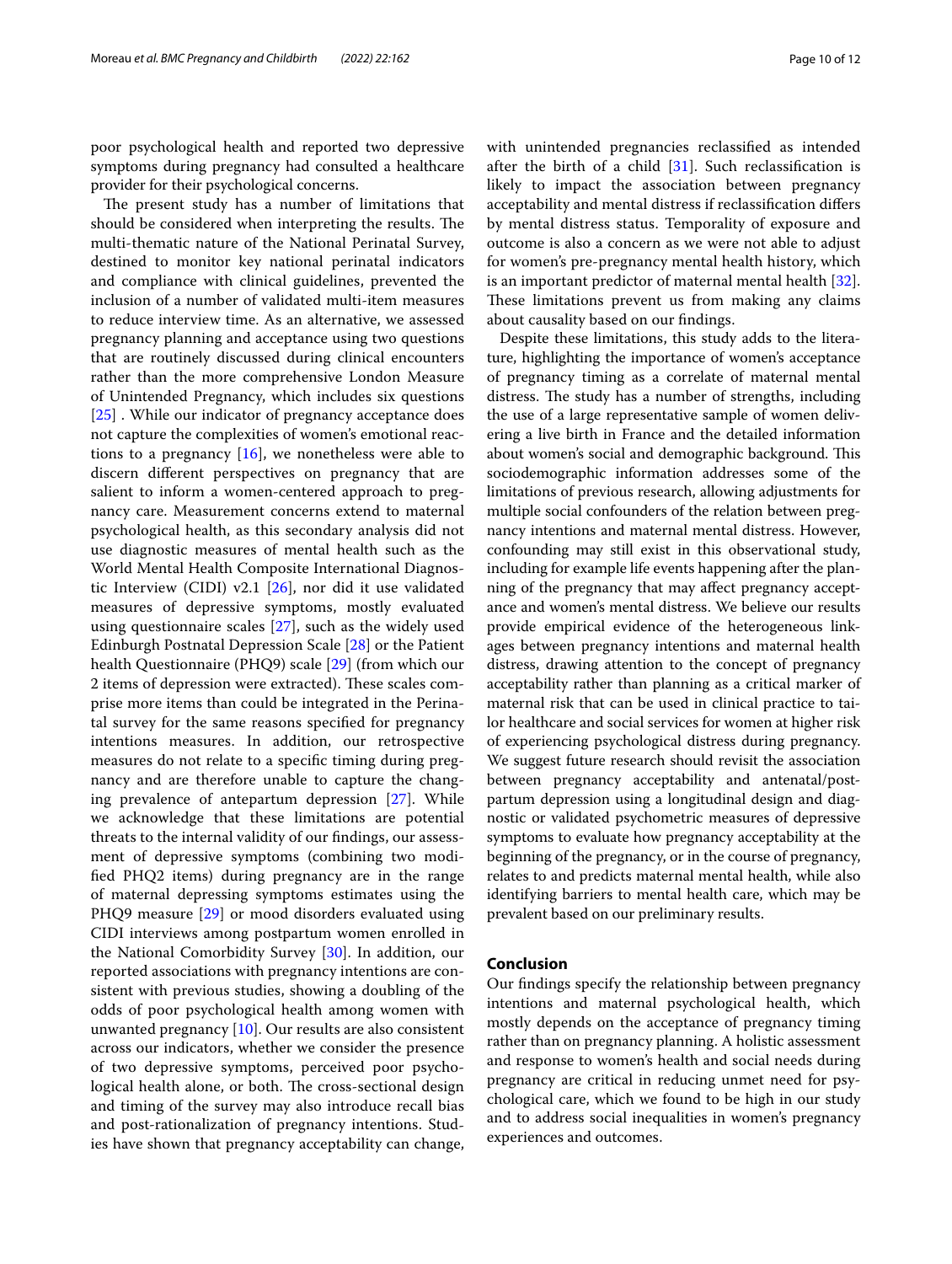#### **Abbreviations**

HIV: Human immunodefciency virus; PHQ9: Patient health Questionaire-9; PHQ2: Patient health Questionaire-2; CES-D: Center for Epidemiologic Studies- Depression.

#### **Acknowledgements**

We thank the interviewers and all the women who participated in the National Perinatal Surveys.

#### **Authors' contributions**

CM, CB, and BB designed the study. CB conducted the statistical analysis. CM, CN, MB and BB reviewed the results, CM wrote the frst draft of the paper, and CB, MB and BB provided a critical review. The author(s) read and approved the final manuscript.

# **Funding**

The Epopee study received funding from the French government: Ministère des Afaires Sociales et de la Sante 2101374266/Ministère des Afaires Sociales et de la Santé. The funder had no direct implication in the study design, data collection, analysis or writing of the manuscript.

This study received no funding and the authors of the paper were supported by their departments at INSERM during the course of this work. The survey was funded by the French Ministry of Health and Santé Publique France.

## **Availability of data and materials**

The datasets generated and analyzed for the current study could not be publicly available due to individual privacy of the study participants but are available from the principal investigator Béatrice Blondel upon reasonable request.

# **Declarations**

#### **Ethics approval and consent to participate**

The perinatal surveys were approved by INSERM IRB (IRB00003888 14–191, December 9 2014) and the national French oversight agency (CNIL 2016–004, January 14 2016). All methods were carried out in accordance with relevant guidelines and regulations. All Participants gave their written informed consent to participate.

#### **Consent for publication**

Not applicable.

#### **Competing interests**

The authors declare that they have no competing interests.

#### **Author details**

<sup>1</sup> Department of Population, Family and Reproductive Health, Johns Hopkins Bloomberg School of Public Health, 615 N Wolfe Street, Baltimore, MD 21203, USA. <sup>2</sup> Soins et Santé Primaire, CESP Centre for Research in Epidemiology and Population Health, U1018, INSERM, F-94805 Villejuif, France. <sup>3</sup>Obstetrical, Perinatal and Pediatric Research Team, INSERM, Université de Paris, F-75014 Paris, France.

## Received: 26 July 2021 Accepted: 10 February 2022 Published online: 28 February 2022

#### **References**

- <span id="page-10-0"></span>Wellings K, Jones KG, Mercer CH, Tanton C, Clifton S, Datta J, et al. The prevalence of unplanned pregnancy and associated factors in Britain: fndings from the third National Survey of sexual attitudes and lifestyles (Natsal-3). Lancet. 2013;382:1807–16.
- <span id="page-10-1"></span>2. Bajos N, Le Guen M, Bohet A, Panjo H, Moreau C, FECOND group. Efectiveness of family planning policies: the abortion paradox. PLoS One. 2014;9:e91539.
- <span id="page-10-2"></span>3. Finer LB, Zolna MR. Declines in unintended pregnancy in the United States, 2008–2011. N Engl J Med. 2016;374:843–52.
- <span id="page-10-3"></span>4. Gipson JD, Koenig MA, Hindin MJ. The effects of unintended pregnancy on infant, child, and parental health: a review of the literature. Stud Fam Plan. 2008;39:18–38.
- <span id="page-10-4"></span>5. Hall KS, Steinberg JR, Cwiak CA, Allen RH, Marcus SM. Contraception and mental health: a commentary on the evidence and principles for practice. Am J Obstet Gynecol. 2015;212:740–6.
- <span id="page-10-5"></span>6. Moreau C, Trussell J, Desfreres J, Bajos N. Patterns of contraceptive use before and after an abortion: results from a nationally representative survey of women undergoing an abortion in France. Contraception. 2010;82:337–44.
- <span id="page-10-6"></span>7. Jones RK. Reported contraceptive use in the month of becoming pregnant among U.S. abortion patients in 2000 and 2014. Contraception. 2018;97:309–12.
- <span id="page-10-7"></span>8. Hall KS, Richards JL, Harries KM. Social disparities in the relationship between depression and unintended pregnancy during adolescence and young adulthood. J Adolesc Health. 2017;60:688–97.
- <span id="page-10-8"></span>Lancaster CA, Gold KJ, Flynn HA, Yoo H, Marcus SM, Davis MM. Risk factors for depressive symptoms during pregnancy: a systematic review. Am J Obstet Gynecol. 2010;202:5–14.
- <span id="page-10-9"></span>10. Abajobir AA, Maravilla JC, Alati R, Najman JM. A systematic review and meta-analysis of the association between unintended pregnancy and perinatal depression. J Afect Disord. 2016;192:56–63.
- <span id="page-10-10"></span>11. Cheng D, Schwarz EB, Douglas E, Horon I. Unintended pregnancy and associated maternal preconception, prenatal and postpartum behaviors. Contraception. 2009;79:194–8.
- <span id="page-10-11"></span>12. Stein A, Pearson RM, Goodman SH, Rapa E, Rahman A, McCallum M, et al. Efects of perinatal mental disorders on the fetus and child. Lancet. 2014;384:1800–19.
- <span id="page-10-12"></span>13. Staneva A, Bogossian F, Pritchard M, Wittkowski A. The efects of maternal depression, anxiety, and perceived stress during pregnancy on preterm birth: a systematic review. Women Birth. 2015;28:179–93.
- <span id="page-10-13"></span>14. Barrett G, Wellings K. What is a 'planned' pregnancy? Empirical data from a British study. Soc Sci Med. 2002;55:545–57.
- 15. Santelli J, Rochat R, Hatfeld K. The measurement and meaning of unintended pregnancy. Perspect Sex Reprod Health. 2003;35:8.
- <span id="page-10-14"></span>16. Aiken ARA, Borrero S, Callegari LS, Dehlendorf C. Rethinking the pregnancy planning paradigm: unintended conceptions or unrepresentative concepts?: unintended conceptions or unrepresentative concepts? Perspect Sex Reprod Health. 2016;48:147–51.
- <span id="page-10-15"></span>17. Gariepy AM, Lundsberg LS, Miller D, Stanwood NL, Yonkers KA. Are pregnancy planning and pregnancy timing associated with maternal psychiatric illness, psychological distress and support during pregnancy? J Afect Disord. 2016;205:87–94.
- <span id="page-10-16"></span>18. Rubertsson C, Waldenström U, Wickberg B. Depressive mood in early pregnancy: prevalence and women at risk in a national Swedish sample. J Reprod Infant Psychol. 2003;21:113–23.
- <span id="page-10-17"></span>19. Choi KW, Smit JA, Coleman JN, Mosery N, Bangsberg DR, Safren SA, et al. Mapping a Syndemic of psychosocial risks during pregnancy using network analysis. Int J Behav Med. 2019;26:207–16.
- <span id="page-10-18"></span>20. Blondel B, Coulm B, Bonnet C, Goffinet F, Le Ray C. Trends in perinatal health in metropolitan France from 1995 to 2016: results from the French National Perinatal Surveys. J Gynecol Obstet Hum Reprod. 2017;46:701–13.
- <span id="page-10-19"></span>21. Kroenke K, Spitzer RL, Williams J. The patient health Questionnaire-2: validity of a two-item depression screener. Med Care. 2003;41:1284–92.
- <span id="page-10-20"></span>22. Underwood L, Waldie K, D'Souza S, Peterson ER, Morton S. A review of longitudinal studies on antenatal and postnatal depression. Arch Womens Ment Health. 2016;19(5):711–20.
- <span id="page-10-21"></span>23. Woody CA, Ferrari AJ, Siskind DJ, Whiteford HA, Harris MG. A systematic review and meta-regression of the prevalence and incidence of perinatal depression. J Afect Disord. 2017;219:86–92.
- <span id="page-10-22"></span>24. Mora PA, Bennett IM, Elo IT, Mathew L, Coyne JC, Culhane JF. Distinct trajectories of perinatal depressive symptomatology: evidence from growth mixture modeling. Am J Epidemiol. 2008;169:24–32.
- <span id="page-10-23"></span>25. Barrett G, Smith SC, Wellings K. Conceptualisation, Development, and evaluation of a measure of unplanned pregnancy. J Epidemiol Community Health (1979-). 2004;58:426–33.
- <span id="page-10-24"></span>26. WHO (World Health Organization). Composite international diagnostic interview (CIDI, version 2.1). Version 2.1 ed. Geneva: WHO; 1997.
- <span id="page-10-25"></span>27. Okagbue HI, Adamu PI, Bishop SA, Oguntunde PE, Opanuga AA, Akhmetshin EM. Systematic review of prevalence of antepartum depression during the trimesters of pregnancy. Open Access Maced J Med